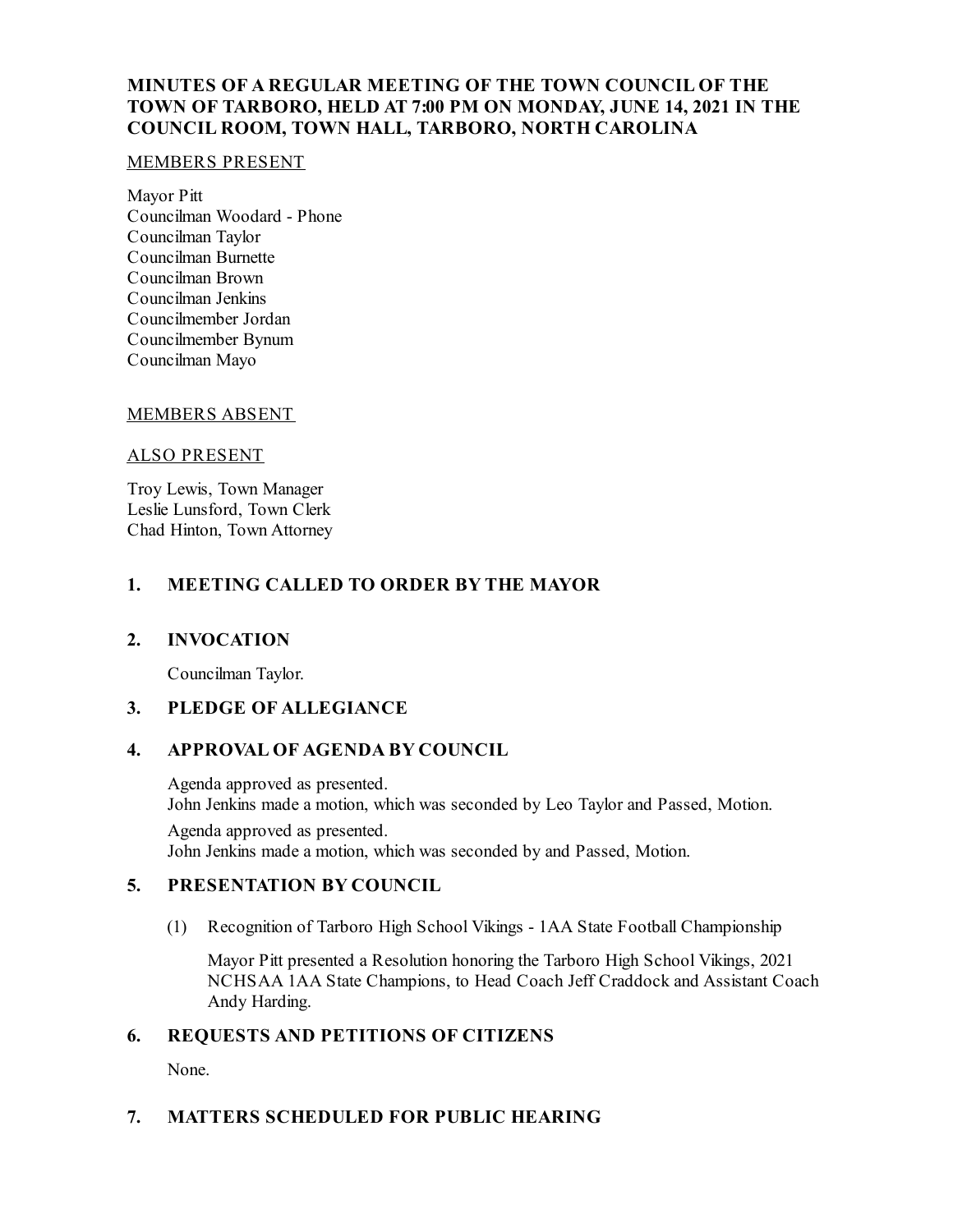2021-2022 FiscalYear Budget - A public hearing will be held on the proposed 2021-2022 fiscal year budget. Upon closure of the public hearing, it would be appropriate for Council to take action concerning the FY 2021-2022 budget ordinance.

The Mayor declared the public hearing open.

No one spoke in favor of or against the 2021-2022 Fiscal Year Budget.

Everyone having an opportunity to speak, the Mayor declared the public hearing closed.

Councilman Woodard made a motion, which was seconded by Councilmember Jordan that the FY 2021-2022 budget be amended to include a \$10.00 an hour minimum for all part time employees. The motion did not pass, Councilmembers Woodard, Jordan, Taylor and Bynum voted for the motion, Councilmembers Burnette, Mayo, Jenkins and Brown voted against the motion. Mayor Pitt voted against the motion.

Council further discussed the budget. Councilman Woodard made a motion, which was seconded by Councilmember Jordan to call for question. Motion did not pass due to a 3 to 5 vote. Councilmembers Woodard, Jordan and Bynum voted for the motion. Councilmembers Burnette, Mayo, Jenkins, Taylor, and Brown voted against the motion. Council continued the discussion.

Councilman Taylor made a motion, which was seconded by Councilman Mayo, and passed by a 5 to 3 vote that Council approve the Fiscal Year 2021-2022 Budget as presented. Councilmembers Burnette, Jenkins, Mayo, Brown and Taylor voted for the motion. Councilmembers Jordan, Woodard and Bynum voted against the motion.

Councilapproved the following Ordinance:

# ORDINANCE NO. 21-05

### TOWN OF TARBORO, NORTH CAROLINA BUDGET ORDINANCE FOR FISCAL YEAR 2021 – 2022

### UDO Text Amendment 21-02 - A public hearing will be held to consider amending Chapter 160D of the UDO.

The Mayor declared the public hearing open. Catherine Grimm provided information on the UDO amendment. No one spoke in favor of or against. The Mayor declared the public hearing closed. Councilapproved a resolution approving the UDO amendment and ordinance 21-06.

#### ORDINANCE 21-06

# AN ORDINANCE AMENDING THE ORDINANCE OF THE TOWN OF TARBORO CODE OF ORDINANCES TO MEET THE REQUIREMENTS OF CHAPTER 160D OF THE NORTH CAROLINA GENERAL STATUTES.

Tate Mayo made a motion, which was seconded by John Jenkins and Passed, Motion.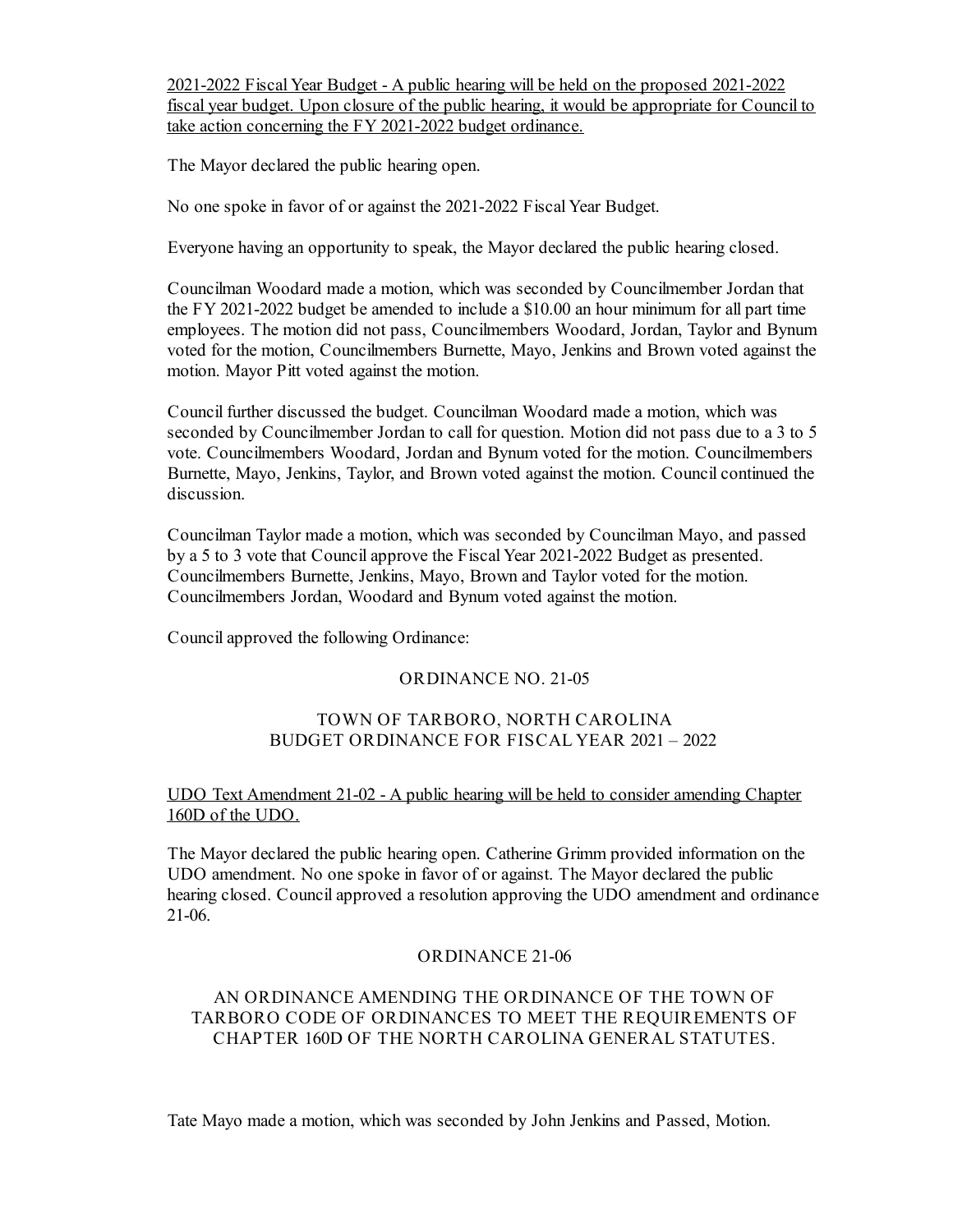UDO Text Amendment #21-03 - A public hearing will be held to consider amending the permitted use table for short-term rental requirements.

The Mayor declared the public hearing open. Catherine Grimm provided information on the UDO amendment. No one spoke in favor of or against. The Mayor declared the public hearing closed. Council approved a resolution approving the UDO amendment and ordinance 21-07.

### ORDINANCE 21-07

# AN ORDINANCE AMENDING THE PERMITTED USE TABLE FOR SHORT-TERM RENTAL REQUIREMENTS OF THE UNIFIED DEVELOPMENT ORDINANCE OF THE TOWN OF TARBORO.

John Jenkins made a motion, which was seconded by Leo Taylor and Passed, Motion. Ayes: Brown, Burnette, Bynum, Jenkins, Jordan, Mayo, Taylor; Nays: Woodard

UDO Text Amendment #21-04 - A public hearing will be held to consider increasing the current window signage allowed in the UDO.

The Mayor declared the public hearing open. Catherine Grimm provided information on the UDO amendment. No one spoke against. Loretta Draughn spoke in favor of the amendment. The Mayor declared the public hearing closed. Counciladopted ordinance 21-08.

#### ORDINANCE 21-08

### AN ORDINANCE AMENDING THE ALLOWED WINDOW SIGNAGE PERCENTAGE ALLOWED IN THE UNIFIED DEVELOPMENT ORDINANCE OF THE TOWN OF TARBORO.

Deborah Jordan made a motion, which was seconded by Clarence Brown and Passed, Motion. Ayes: Brown, Burnette, Bynum, Jordan, Woodard; Nays: Jenkins, Mayo, Taylor

#### **8. TOWN MANAGERS RECOMMENDATIONS**

#### **Consent Items**

Consent Items approved as presented. John Jenkins made a motion, which was seconded by Tate Mayo and Passed, Motion.

- (1) Approve minutes of the May 10, 2021 regular meeting.
- (2) Budget Transfers
- (3) Tax Collector's Report

#### **Action Items**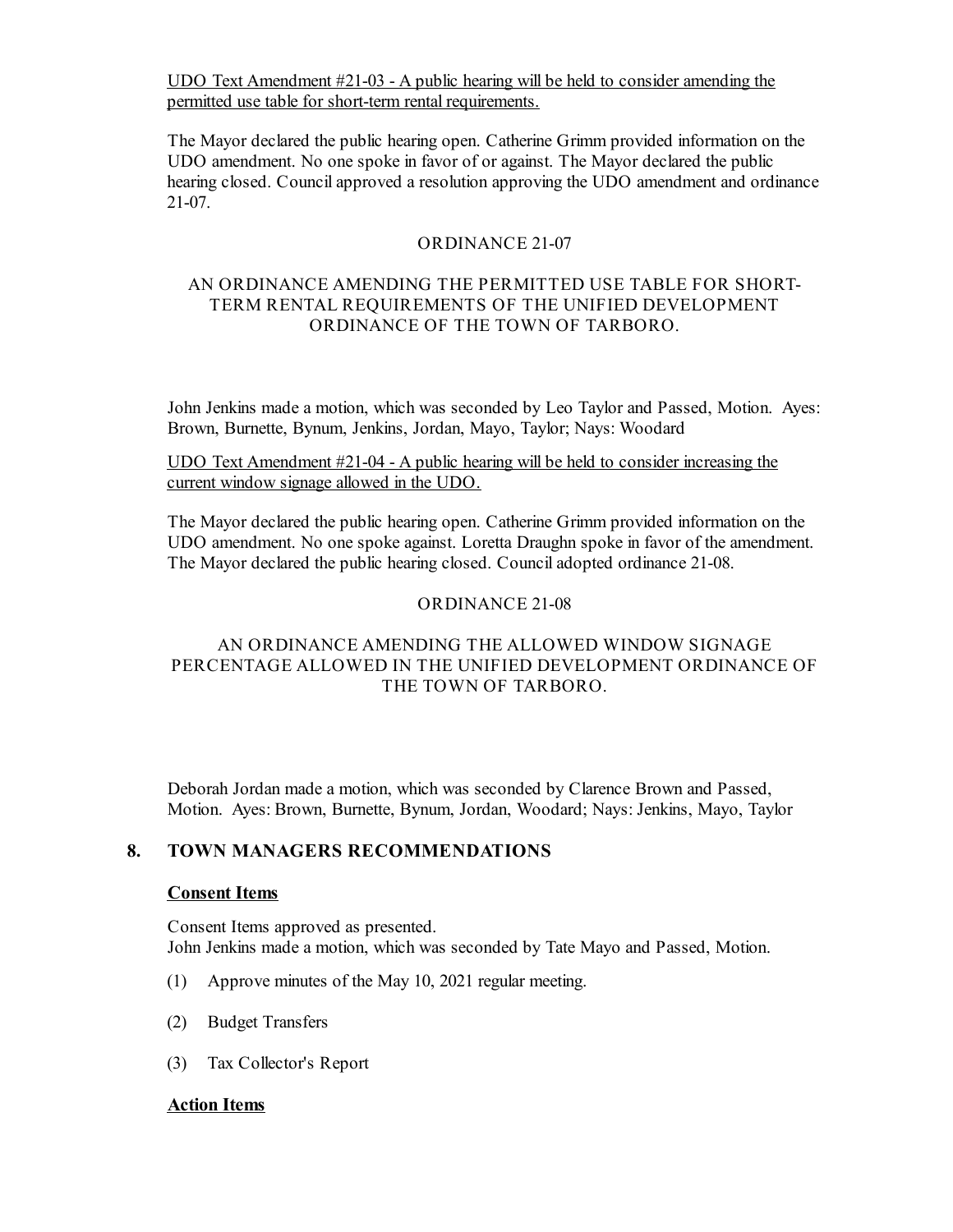# **(4) Code of Ordinances Revisions**

Councilapproved ordinance revisions Leo Taylor made a motion, which was seconded by John Jenkins and Passed, Motion.

### **(5) ESFRLP-19 Budget Amendment**

Councilapproved and adopted the ESFRLP-19 Budget Amendment. Deborah Jordan made a motion, which was seconded by Sabrina Bynum and Passed, Motion.

### **(6) NCDOT - Commerce Center Drive Acceptance**

Counciladopted a resolution requesting that the NCDOT assume ownership and maintenance responsibility for Commerce Center Drive. Deborah Jordan made a motion, which was seconded by Clarence Brown and Passed, Motion.

### **(7) Piedmont Natural Gas - Easements**

Counciladopted the easements granting Piedmont Natural Gas, Inc. access to Town of Tarboro property to improve natural gas service in the Downtown Tarboro area. Deborah Jordan made a motion, which was seconded by Clarence Brown and Passed, Motion.

#### **(8) Appointment for June - Tarboro-Edgecombe Airport Authority**

Councilappointed Richard Anderson to fill the expired term on the Tarboro-Edgecombe Airport Authority. John Jenkins made a motion, which was seconded by Leo Taylor and Passed, Motion.

#### **(9) Appointment for June - Tarboro-Edgecombe Arts Commission**

No action taken.

# **9. OTHER REPORTS**

A. Town Manager

None.

B. Town Attorney

None.

C. Council Members

Councilman Woodard - none.

Councilman Taylor - requested an update on the Code Enforcement Officer position. That position will be moved to the Planning Department.

Councilman Mayo - none.

Councilmember Jordan - thanked the Police Chief for handling code enforcement.